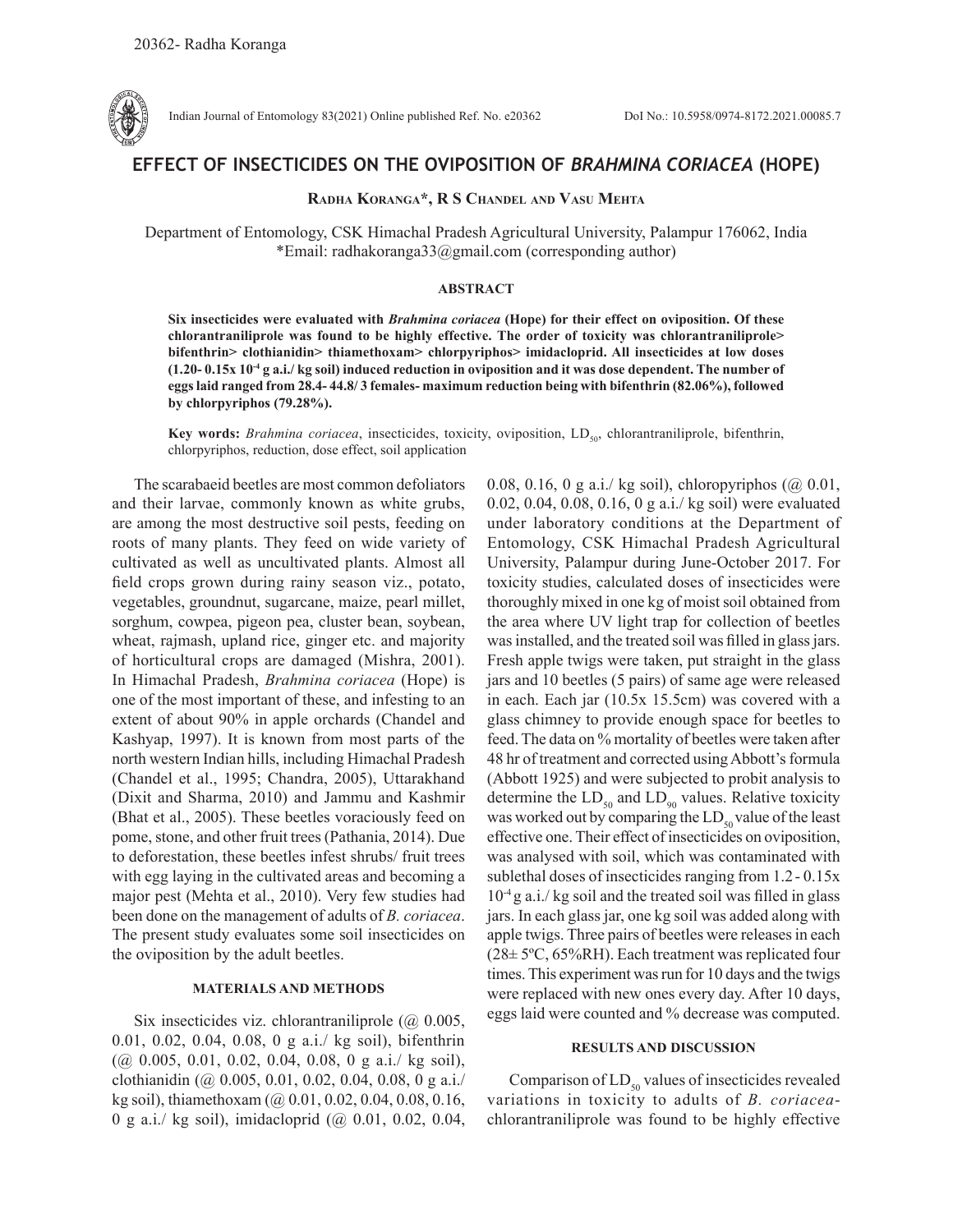(1.26, 1.56, 2.12, 2.63 and 3.02x more toxic as compared to bifenthrin, clothianidin, thiamethoxam, chlorpyriphos and imidacloprid, respectively). There was 1.24 and 1.42x increase in  $LD_{50}$  values of thiamethoxam with chlorpyriphos and imidacloprid, respectively and 1.14x for chlorpyriphos with respect to imidacloprid. As compared with imidacloprid, chlorantraniliprole was 3.01x more toxic followed by bifenthrin (2.38x), clothianidin (1.93x), thiamethoxam  $(1.42x)$  and chlorpyriphos  $(1.14x)$  (Table 1). Adults forms earthen cell during April- May, and remain confined in soil during day time (Pathania and Chandel, 2016). Billeisen and Brandenburg (2016) evaluated the toxicity of five products against sugarcane beetle, *Euetheola rugiceps* Leconte, and reported significant effects with bifenthrin. Bifenthrin and clothianidin were at par with each other in their efficacy. The beetles are nocturnal and come out of soil at dusk for feeding and mating on fruit or forest trees. Therefore, beetles are vulnerable to application of chemicals, both in soil and on trees. Martinez et al. (2014) conducted bioassays to compare toxicity of imidacloprid and thiamethoxam under laboratory conditions against *Strategus aloeus* L. in a semi-solid diet. They reported 1.83x higher  $LC_{\text{so}}$ value of thiamethoxam as compared to imidacloprid, whereas in the present study, imidacloprid showed 1.33x higher value as compared to thiamethoxam.

In ovipositional studies, insecticides revealed dose dependent effect (Table 2); eggs laid in soils treated with insecticides ranged from 28.40-44.80/3 females; with maximum effect being with bifenthrin, followed by chlorpyriphos, chlorantraniliprole, clothianidin and thiamethoxam. Imidacloprid was the least effective. Bifenthrin differed significantly (p=0.05) from chlorpyriphos and all others; chlorpyriphos @ 1.2-  $0.15x10^{-4}$  g a.i./ kg soil was observed with 13.00-32.50 eggs/ 3 females resulting in 48.21- 79.28% reduction. Imidacloprid led to the minimum oviposition (44.8 eggs/ 3 females). Both thiamethoxam and imidacloprid were statistically at par with each other.

Selection of oviposition sites by *B. coriacea* beetles may be influenced by soil moisture, texture, and organic matter (Thakur, 2016). The proximity of adult before and after digging into the soil also affects selection of oviposition sites.The adults of *B. coriacea* prefer to feed on fruit trees during night (Chandel et al., 1997) and enter into nearby potato fields where they lay eggs in soil during May - June (Chandel et al., 1995). George et al. (2007) suggested that females of *P. japonica* lay few eggs in soil with fresh allectus residues (imidacloprid + bifenthrin) when they have equal access to non-treated turf. The bifenthrin component likely caused that effect because imidacloprid alone did not consistently

|  |  |  |  |  |  |  | Table 1. Toxicity of insecticides against adults of <i>B. coriacea</i> |
|--|--|--|--|--|--|--|------------------------------------------------------------------------|
|--|--|--|--|--|--|--|------------------------------------------------------------------------|

| Insecticides        | $LD_{50}$                  | Relative | <b>Fiducial limits</b> | $LD_{\omega}$              | Fiducial limits | $\chi^2_{\text{cal}}$ |
|---------------------|----------------------------|----------|------------------------|----------------------------|-----------------|-----------------------|
|                     | $(g \text{ a.i./kg soil})$ | toxicity |                        | $(g \text{ a.i./kg soil})$ |                 |                       |
| Chlorantraniliprole | 0.022                      | 3.01     | $0.018 - 0.028$        | 0.140                      | $0.102 - 0.178$ | 4.60                  |
| <b>Bifenthrin</b>   | 0.028                      | 2.38     | $0.024 - 0.033$        | 0.150                      | $0.115 - 0.186$ | 0.46                  |
| Clothianidin        | 0.034                      | .93      | $0.021 - 0.041$        | 0.230                      | $0.164 - 0.298$ | 0.11                  |
| Thiamethoxam        | 0.047                      | 1.42     | $0.031 - 0.056$        | 0.259                      | $0.196 - 0.320$ | 0.85                  |
| Chlorpyriphos       | 0.058                      | 1.14     | $0.051 - 0.068$        | 0.321                      | $0.243 - 0.399$ | 1.02                  |
| Imidacloprid        | 0.066                      |          | $0.057 - 0.080$        | 0.453                      | $0.320 - 0.586$ | 0.48                  |

|  |  |  | Table 2. Effect of insecticides on oviposition of <i>B. coriacea</i> |  |  |  |  |
|--|--|--|----------------------------------------------------------------------|--|--|--|--|
|--|--|--|----------------------------------------------------------------------|--|--|--|--|

| Dose                    | No. of eggs laid    |            |               |              |              |              |        |  |
|-------------------------|---------------------|------------|---------------|--------------|--------------|--------------|--------|--|
| $(g \text{ a.i.})$      | Chlorantraniliprole | Bifenthrin | Chlorpyriphos | Clothianidin | Thiamethoxam | Imidacloprid | Mean   |  |
| $1.2x$ $10^{-4}$        | 15.50               | 11.75      | 13.00         | 19.25        | 23.75        | 24.50        | 18.16  |  |
|                         | $(4.06)$ *          | (3.60)     | (3.73)        | (4.50)       | (4.10)       | (5.05)       | (4.31) |  |
| $0.6x$ 10 <sup>-4</sup> | 17.50               | 13.50      | 22.25         | 29.50        | 26.00        | 27.75        | 24.79  |  |
|                         | (4.30)              | (3.80)     | (4.82)        | (5.52)       | (5.19)       | (5.36)       | (4.83) |  |
| $0.3x$ 10 <sup>-4</sup> | 25.25               | 18.50      | 24.75         | 30.50        | 40.5         | 42.50        | 31.25  |  |
|                         | (5.11)              | (4.41)     | (5.07)        | (5.60)       | (6.44)       | (6.60)       | (5.54) |  |
| $0.15 \times 10^{-4}$   | 46.50               | 32.75      | 32.50         | 37.75        | 46.50        | 46.00        | 41.08  |  |
|                         | (6.90)              | (5.80)     | (5.80)        | (6.22)       | (6.90)       | (6.85)       | (6.40) |  |
| Control                 | 63.50               | 65.50      | 62.75         | 60.50        | 61.50        | 59.75        | 62.25  |  |
|                         | (8.03)              | (8.15)     | (7.10)        | (7.83)       | (7.90)       | (7.77)       | (7.94) |  |
| Mean                    | 33.65               | 28.4       | 31.05         | 35.5         | 39.65        | 44.8         |        |  |
|                         | (5.67)              | (5.14)     | (5.47)        | (5.93)       | (6.27)       | (6.32)       |        |  |

\*Figures in parentheses square root transformed; CD (p=0.05): Treatment (A) = 0.17; Concentration (B) = 0.15; A×B = 0.38